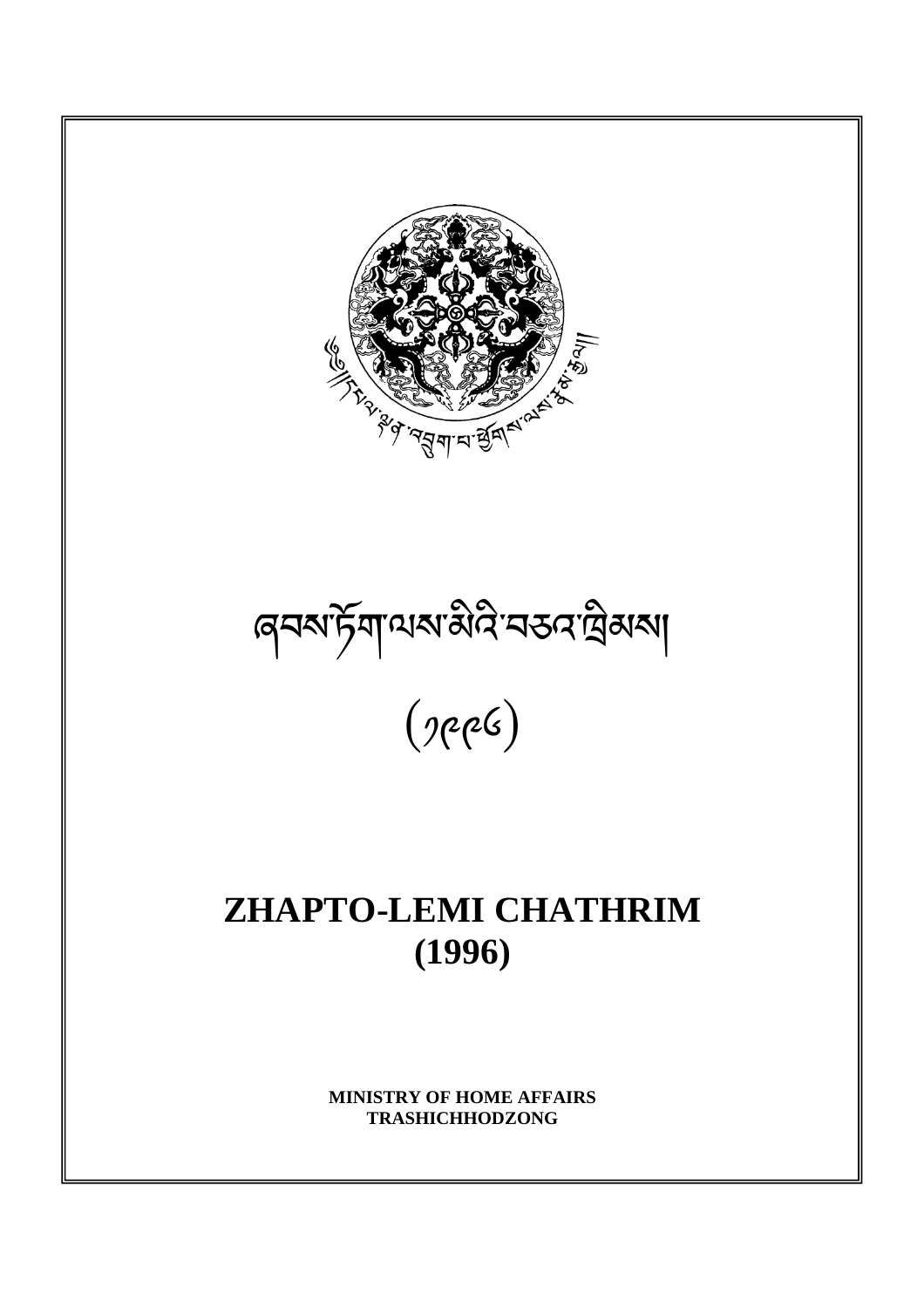# **ZHAPTO-LEMI CHATHRIM**

## **1. Introduction:**

One of the important objectives outlined by His Majesty the King in the Five-Year Plans since 1981 has been to promote people's participation in the process of development. The process of decentralization gave further impetus to people's participation in formulating plans, decision-making and implementation of community programmes by the people themselves. One of the means of ensuring people's involvement has been in the form of self-help system of Zhapto-Lemi. It is confined to essential rural service schemes executed in the villages.

Over the past years, Zhapto-Lemi has proved highly successful as the programmes and schemes were of direct benefit to the people and met their local priorities. They could also see results of their participation and it evolved as a process for determining local priorities based on their own capacity. Thus, the system of Zhapto-Lemi gave a fillip to people's participation, created a sense of ownership and responsibility in the process of planning, implementing rural schemes.

In view of the foregoing, His Majesty the King was pleased to abolish the Gungda Woola system with effect from the first day of the first month of the Fire Mouse Year corresponding to February 18, 1996.

The Zhapto-lemi **Chathrim** is hereby revised and the procedures simplified.

|  |    | <b>Title and Extent</b> |                                                                                                   |  |
|--|----|-------------------------|---------------------------------------------------------------------------------------------------|--|
|  | a) | Title                   | It shall be called Zhapto-lemi Chathrim                                                           |  |
|  | b) | Extent                  | It shall be applicable throughout the<br>Kingdom of Bhutan                                        |  |
|  | C) | Commencement            | It shall come into force from the day of<br>approval and it shall supersede the earlier Chathrim. |  |

#### **3. Aims and Purposes:**

- **a) Principle of People's Participation:** The participation in Zhapto-Lemi shall be based on benefits and welfare that accrues to the community due to construction, renovation and maintenance of community or public facilities and amenities.
- **b)** Principle of local self-reliance: Beneficiary shall maintain facilities and amenities so that community's use of such services can increasingly sustained by local efforts and initiatives.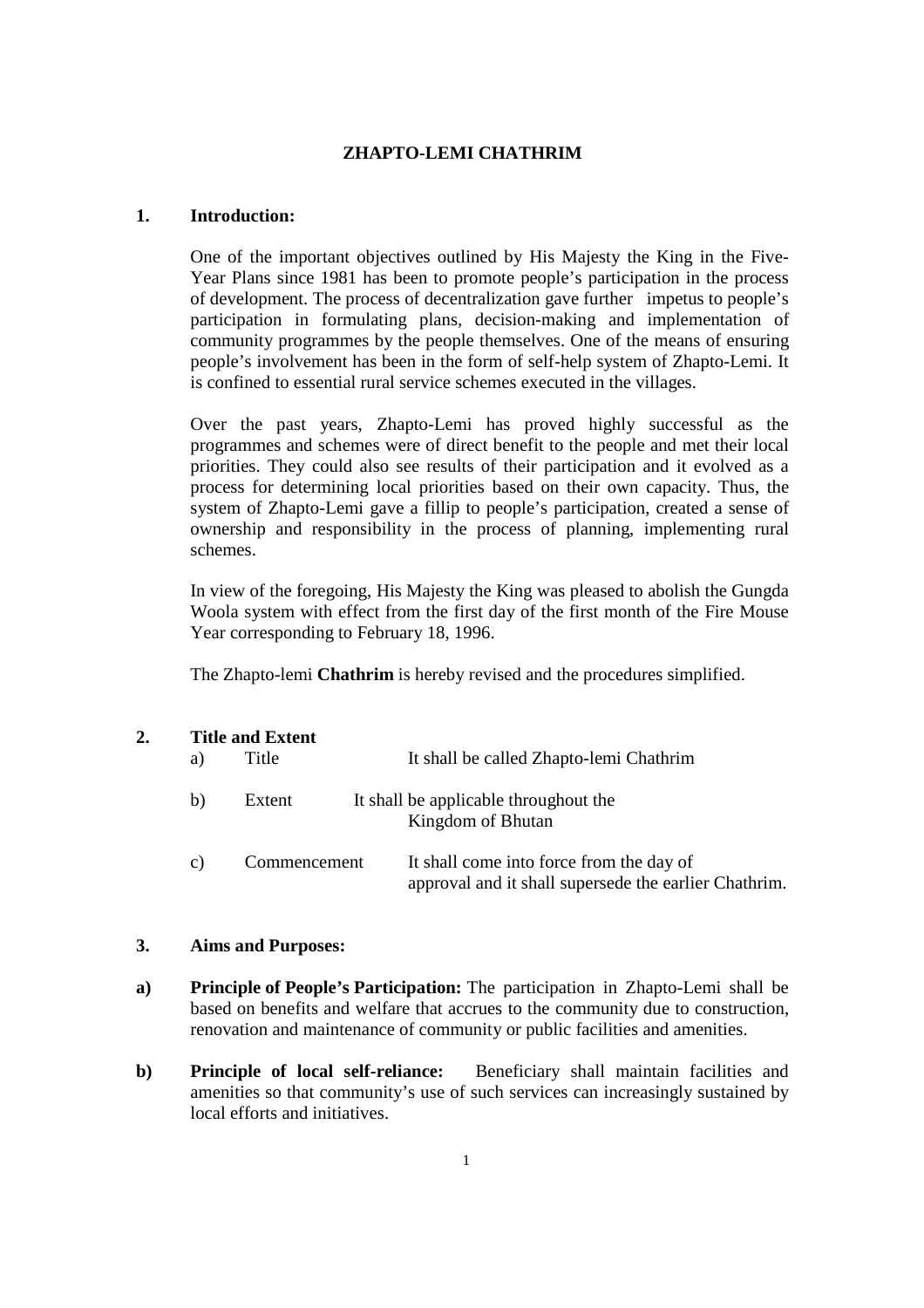**c) Principle of decentralized decision making:** The power of making decision for the development of Zhapto-Lemi to create and maintain community facilities and amenities is vested in Gewog Yargay Tshogchung, or depending on circumstances in Dzongkha Yargay Tshogchung, in accordance with the principle of decentralization of decision making.

# **4. Project/Schemes falling within Zhapto-Lemi :**

The Projects/schemes to be implemented with Zhapto-Lemi participation should be within the concerned gewog. The schemes are;

## **Sectors**

| a)       | Education                        |                | Renovation and maintenance of<br>Primary & Community Schools.                                                                                                             |
|----------|----------------------------------|----------------|---------------------------------------------------------------------------------------------------------------------------------------------------------------------------|
| b)       | Health                           |                | Renovation and maintenance of<br>Basic Health, health sub-posts and<br>water/Sanitation.                                                                                  |
| c)       | Animal Husbandry                 |                | Renovation and maintenance of<br><b>Livestock Extension Centres.</b>                                                                                                      |
| $\rm d)$ | Agriculture                      |                | Renovation and maintenance of<br>Agriculture Extension Centres,<br>storage facilities and farm roads.                                                                     |
| e)       | Irrigation                       | $\blacksquare$ | Renovation and maintenance of<br>irrigation channels.                                                                                                                     |
| f)       | Forestry                         |                | Renovation and maintenance of<br>Community Training Hall and<br>community plantation.                                                                                     |
| g)       | Division of Works<br>$&$ housing | $\blacksquare$ | Renovation and maintenance of;<br><b>Rural Water Supply Schemes (RWSS)</b><br>$\mathbf{i}$<br>ii) Suspension and traditional bridges.<br>iii) Mule Tracks and farm roads. |
| h)       | Lhakhangs and<br>Chortens        |                | Restoration and maintenance of local<br>Lhakhangs and Chortens                                                                                                            |

i) Any new beneficiaries project/scheme may be added to the above from time to time by the Dzongkha Yargay Tshogchung and Gewog Yargay Tshogchung.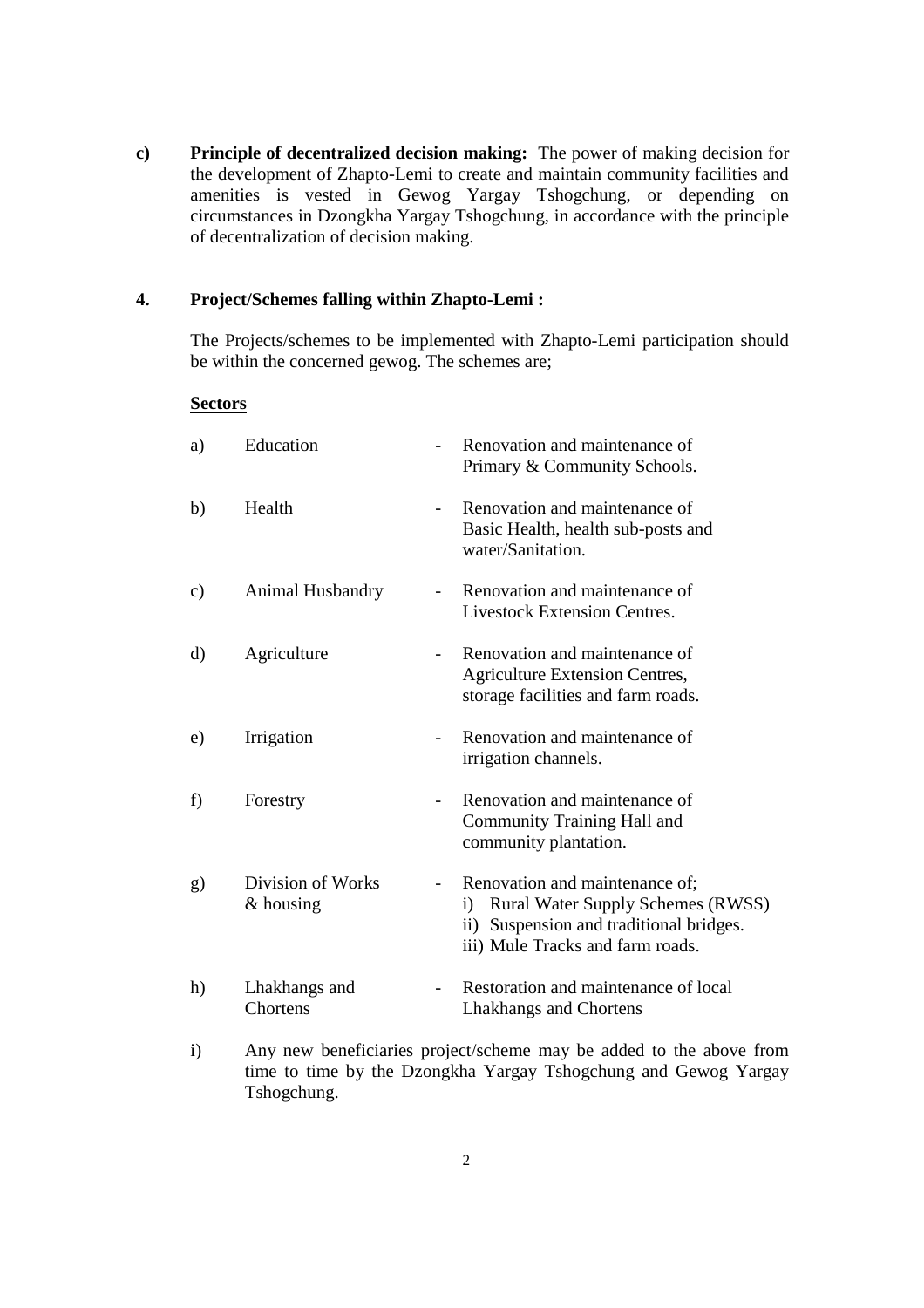j) Any project described above which due to size or technical consideration is determined, as being beyond the capacity of the local people would be implemented with appropriate additional support of the local/central government.

## **5. Modalities for participation of Zhapto-Lemi :**

- a) The participation shall be on the basis of Miphu/Gung/ Threlkang or Sathram.
- b) The working seasons will be determined by the Gewog Yargay Tshogchung and Dzongkha Yargay Tshogchung respectively.

## **5.1 Mobilization of Zhapto-Lemi :**

- a) The DYT & GYT shal be the sole authority for requisitioning of Zhappto-Lemi for works related to facilities and amenities whose benefits are confined to a gewog.
- b) The Dzongkhag Yargay Tshogchung and Gewog Yargay Tshogchung shall be the sole authority for requisistioning of Zhapto-Lemi for works related to facilities and amenities whose benefits are shared across gewog boundaries.
- c) The gewog where a facility or amenity which benefits other gewogs shall prepare and submit to the Dzongkha Yargay Tshogchung for its consideration and decision for Zhapto-Lemi requisition from other gewogs, whether in the same Dzongkhag or in other Dzongkhags.
- d) The decision on the requisition of Zhapto-Lemi shall be made in Dzongkha Yargay tshogchung or Gewog Yargay Tshogchung meetings in accordance with their respective Chathrims.

#### **5.2 Registration of Zhapto-Lemi :**

- a) The Gup shall cause the Zhapto-Lemi to be mobilized and declare the number of days of labour contribution for each specific task through written messeges or through village Zomdues.
- b) In case of necessity for emergency works to be undertaken through Zhapto-Lemi, the Gup may mobilize labour by issuing written messeges or through village Zomdues. The Gup would inform the Gewog Yargay Tshogchung of such Zhapto-Lemi mobilization retrospectively.